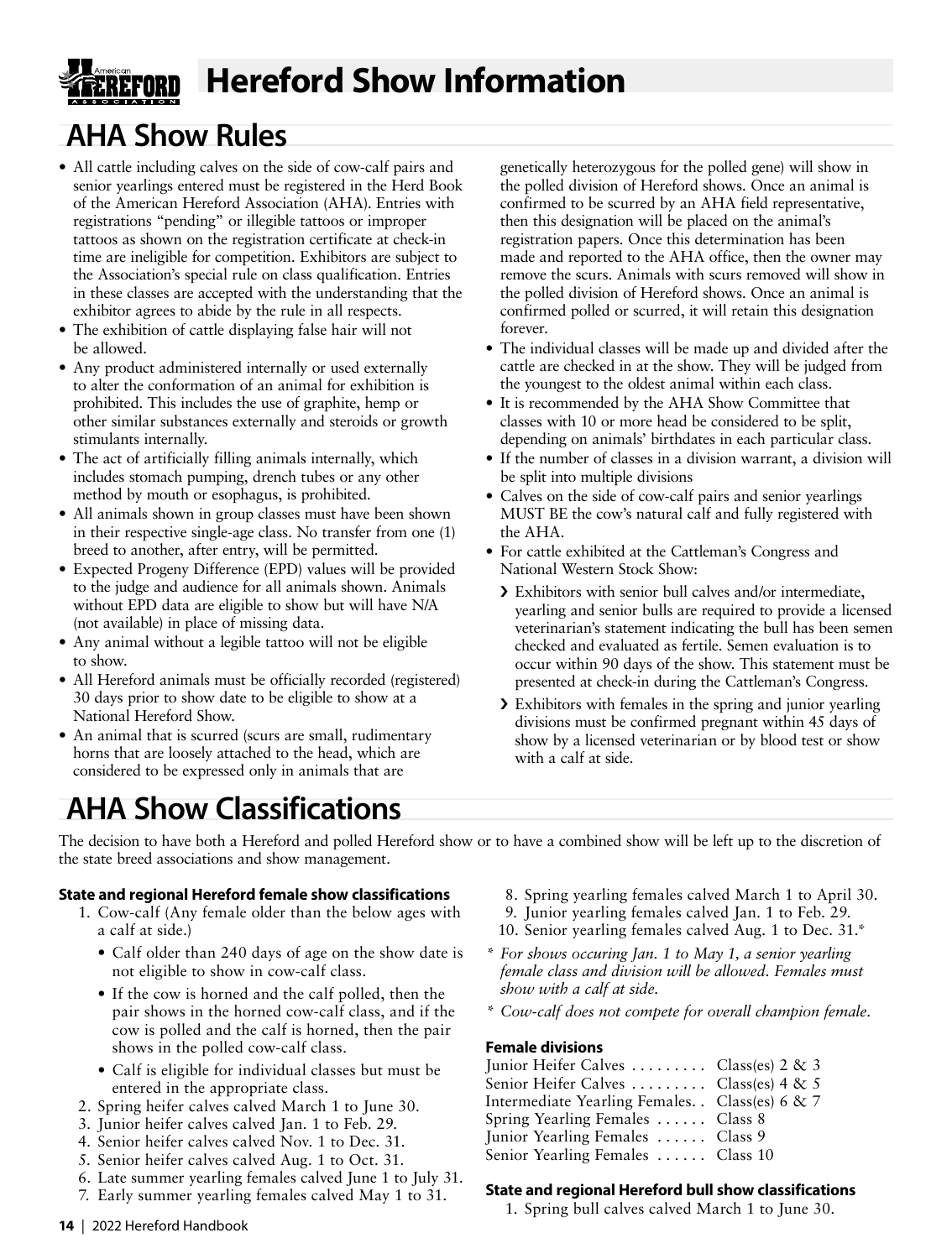- 2. Junior bull calves calved Jan. 1 to Feb. 29
- 3. Senior bull calves calved Nov. 1 to Dec. 31.
- 4. Senior bull calves calved Aug. 1 to Oct. 31.
- 5. Late summer yearling bulls calved June 1 to July 31.
- 6. Early summer yearling bulls calved May 1 to 31.
- 7. Spring yearling bulls calved March 1 to April 30.
- 8. Junior yearling bulls calved Jan. 1 to Feb. 29.
- 9. Senior yearling bulls calved Aug. 1 to Dec. 31.
- 10. Two-year-old bulls calved Jan. 1 to July 31.

#### **Bull divisions**

| Junior Bull Calves  Class(es) $1 \& 2$ |  |
|----------------------------------------|--|
| Senior Bull Calves  Class(es) $3 & 4$  |  |
| Intermediate Bulls  Class(es) $5 & 6$  |  |
| Yearling Bulls  Class(es) $7 & 8$      |  |
| Senior Bulls Class(es) $9 \& 10$       |  |

#### **National Hereford female show classifications**

- 1. Cow-calf (Any female older than the below ages with a calf at side.)
	- Calf older than 240 days of age on the show date is not eligible to show in cow-calf class.
	- If the cow is horned and the calf polled, then the pair shows in the horned cow-calf class, and if the cow is polled and the calf is horned, then the pair shows in the polled cow-calf class.
	- Calf is eligible for individual classes but must be entered in the appropriate class.
	- Cow-calf does not compete for overall champion female.
- 2. Spring heifer calves calved after May 1 to June 30.
- 3. Spring heifer calves calved April 1 to 30.
- 4. Spring heifer calves calved March 1 to 31.
- 5. Junior heifer calves calved Feb. 1 to Feb. 29.
- 6. Junior heifer calves calved Jan. 1 to Jan. 31.
- 7. Senior heifer calves calved Nov. 1 to Dec. 31.
- 8. Senior heifer calves calved Oct. 1 to 31.
- 9. Senior heifer calves calved Aug. 1 to Sept. 30.
- 10. Late summer yearling females calved June 1 to July 31.
- 11. Early summer yearling females calved May 1 to 31.
- 12. Spring yearling females calved April 1 to 30.
- 13. Spring yearling females calved March 1 to 31.
- 14. Junior yearling females calved Feb. 1 to 29.
- 15. Junior yearling females calved Jan. 1 to 31.
- 16. Senior yearling females calved Aug 1 to Dec 31\*
- *\* For shows occuring Jan. 1 to May 1, a senior yearling female class and division will be allowed. Females must show with a calf at side.*

## **Female divisions**

| Spring Heifer Calves  Class(es) 2, 3 & 4          |
|---------------------------------------------------|
| Junior Heifer Calves  Class(es) $5 & 6$           |
| Senior Heifer Calves  Class(es) 7, 8 & 9          |
| Intermediate Yearling Females . Class(es) 10 & 11 |
| Spring Yearling Females  Class 12 & 13            |
| Junior Yearling Females  Class 14 & 15            |
| Senior Yearling Females  Class 16                 |
|                                                   |

The AHA reserves the right to break classes so a 30-day age span may be maintained in the spring, junior and senior calf classes (Classes 2-9).

## **National Hereford bull show classifications**

1. Spring bull calves calved after May 1 to June 30.

- 2. Spring bull calves calved April 1 to 30.
- 3. Spring bull calves calved March 1 to 31.
- 4. Junior bull calves calved Feb. 1 to Feb. 29.
- 5. Junior bull calves calved Jan. 1 to Jan. 31.
- 6. Senior bull calves calved Nov. 1 to Dec. 31.
- 7. Senior bull calves calved Oct. 1 to 31.
- 8. Senior bull calves calved Aug. 1 to Sept. 30.
- 9. Late summer yearling bull calved June 1 to July 31.
- 10. Early summer yearling bull calved May 1 to 31.
- 11. Spring yearling bull calved April 1 to 30.
- 12. Spring yearling bull calved March 1 to 31.
- 13. Junior yearling bull calved Feb. 1 to 29.
- 14. Junior yearling bull calved Jan. 1 to 31.
- 15. Senior yearling bulls calved Aug 1 to Dec 31
- 16. Two-year-old bulls calved Jan. 1 to July 31.

# **Bull divisions**

| Spring Bull Calves Class(es) $1, 2 \& 3$                     |  |
|--------------------------------------------------------------|--|
| Junior Bull Calves  Class(es) $4 \& 5$                       |  |
| Senior Bull Calves Class(es) 6, 7 & 8                        |  |
| Intermediate Bulls Class(es) $9 \& 10$                       |  |
| Yearling Bulls $\dots \dots \dots$ Class(es) 11, 12, 13 & 14 |  |
| Senior Bulls Class(es) 15 & 16                               |  |
|                                                              |  |

The AHA reserves the right to break classes so a 30-day age span may be maintained in the spring, junior and senior calf classes (Classes 1-8).

#### **Rules and classifications**

Exhibitors in Hereford classes are subject to the Association's special rule on class qualification, and any animal without a legible tattoo will not be eligible for show. For state and regional shows, all Hereford animals must be officially recorded at show time to be eligible to show. For national shows all Hereford animals must be officially recorded (registered) 30 days prior to the show date to be eligible to show. Entries with registrations "Pending" or "Applied For" will be ineligible to show.

#### **Group classes**

**Get-of-sire —** Four animals shown in above single-entry classes with both sexes represented and all progeny of one sire. It is permissible to use either the cow or calf from a cowcalf pair for the get-of-sire. Get-of-sire may be comprised of animals from one or more owners and of both horned and polled animals.

**Best six head —** All animals must have been shown in their respective single-entry classes, and they must be owned by the exhibitor or by a member of his/her immediate family. A cowcalf will be considered as two head in the best six head class. Best six head may be comprised of both horned and polled animals.

#### **Premier exhibitor, premier breeder**

Awarded with the following point system: first place  $= 5$ points, second place = 4 points, third place = 3 points, fourth place  $= 2$  points and fifth place  $= 1$  point. No points will be given for champions. Points will be awarded for the best six head for premier exhibitor. The same scoring system as above will be used for awarding points for the group classes. It is suggested that banners be given to the premier exhibitor and the premier breeder.